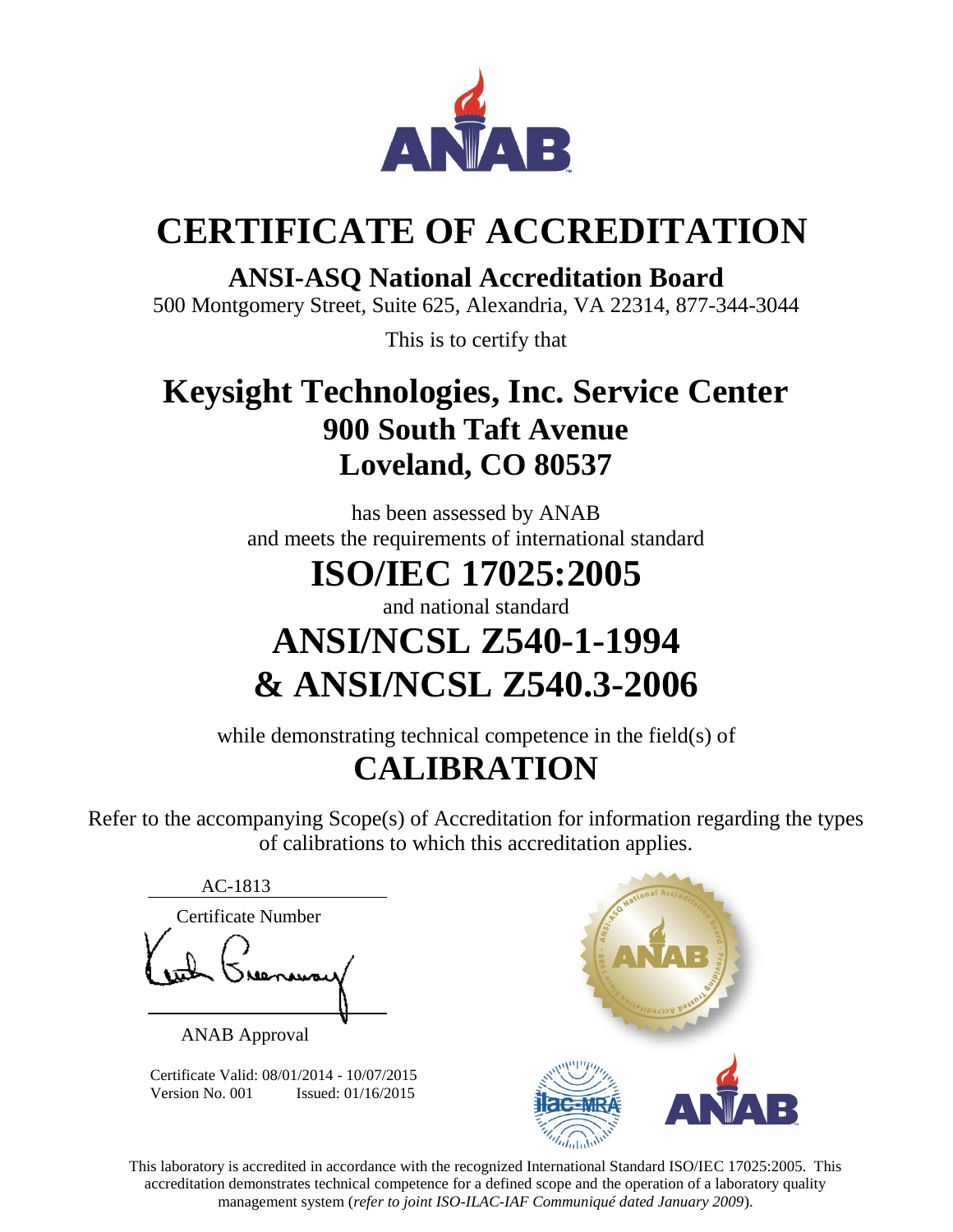

#### **SCOPE OF ACCREDITATION TO ISO/IEC 17025:2005, ANSI/NCSL Z540-1-1994, & ANSI/NCSL Z540.3-2006**

#### **Keysight Technologies, Inc. Service Center**

[www.keysight.com](http://www.keysight.com/)<br>
Loveland, CO 80537 900 South Taft Avenue Point of Contact: Ron Eastwood Email: ron\_eastwood@keysight.com Phone: 916-788-5506

#### **CALIBRATION**

Valid to: October 7, 2015 Certificate Number: AC - 1813

#### **I. Electromagnetic - DC/Low Frequency**

| <b>PARAMETER /</b><br><b>EQUIPMENT</b> | <b>RANGE</b>                                                                                                      | <b>CALIBRATION &amp;</b><br><b>MEASUREMENT</b><br><b>CAPABILITY</b><br><b>[EXPRESSED AS</b><br>UNCERTAINTY $(\pm)$ ]              | <b>REFERENCE</b><br><b>STANDARD OR</b><br><b>EQUIPMENT</b> | <b>METHOD(S)</b>          |
|----------------------------------------|-------------------------------------------------------------------------------------------------------------------|-----------------------------------------------------------------------------------------------------------------------------------|------------------------------------------------------------|---------------------------|
|                                        | 150 µV to 10 V                                                                                                    | $0.01 \mu V/V + 100 \ nV$                                                                                                         | Josephson Junction                                         |                           |
| DC Voltage - Source                    | 0.1V<br>1 <sub>V</sub><br>10 <sub>V</sub><br>100V<br>$1 \text{ kV}$                                               | $0.67 \mu V/V$<br>$0.23 \mu V/V$<br>$0.14 \mu V/V$<br>$0.53 \mu V/V$<br>$1.3 \mu V/V$                                             | Fluke 732<br><b>Fixed Oil Resistors</b>                    |                           |
| DC Voltage - Measure                   | $100 \text{ mV}$<br>1 <sup>V</sup><br>10 <sub>V</sub><br>100 V<br>$1 \text{ kV}$                                  | $0.67 \mu V/V$<br>$0.23 \mu V/V$<br>$0.14 \mu V/V$<br>$0.53 \mu V/V$<br>$1.3 \mu V/V$                                             | <b>Fixed Oil Resistors</b><br>Josephson Junction           | Agilent/OEM<br>Procedures |
| DC Current - Source                    | $100$ nA<br>$1 \mu A$<br>$10 \mu A$<br>$100 \mu A$<br>$1 \text{ mA}$<br>$10 \text{ mA}$<br>$100 \text{ mA}$<br>1A | $12 \mu A/A$<br>$5.2 \mu A/A$<br>$5.1 \mu A/A$<br>$1 \mu A/A$<br>$1.0 \mu A/A$<br>$1.0 \mu A/A$<br>$1.0 \mu A/A$<br>$1.7 \mu A/A$ | Fixed Resistors in Oil<br><b>HP 3458A</b>                  |                           |



Version 001 Issued: 01/16/2015 Page 1 of 12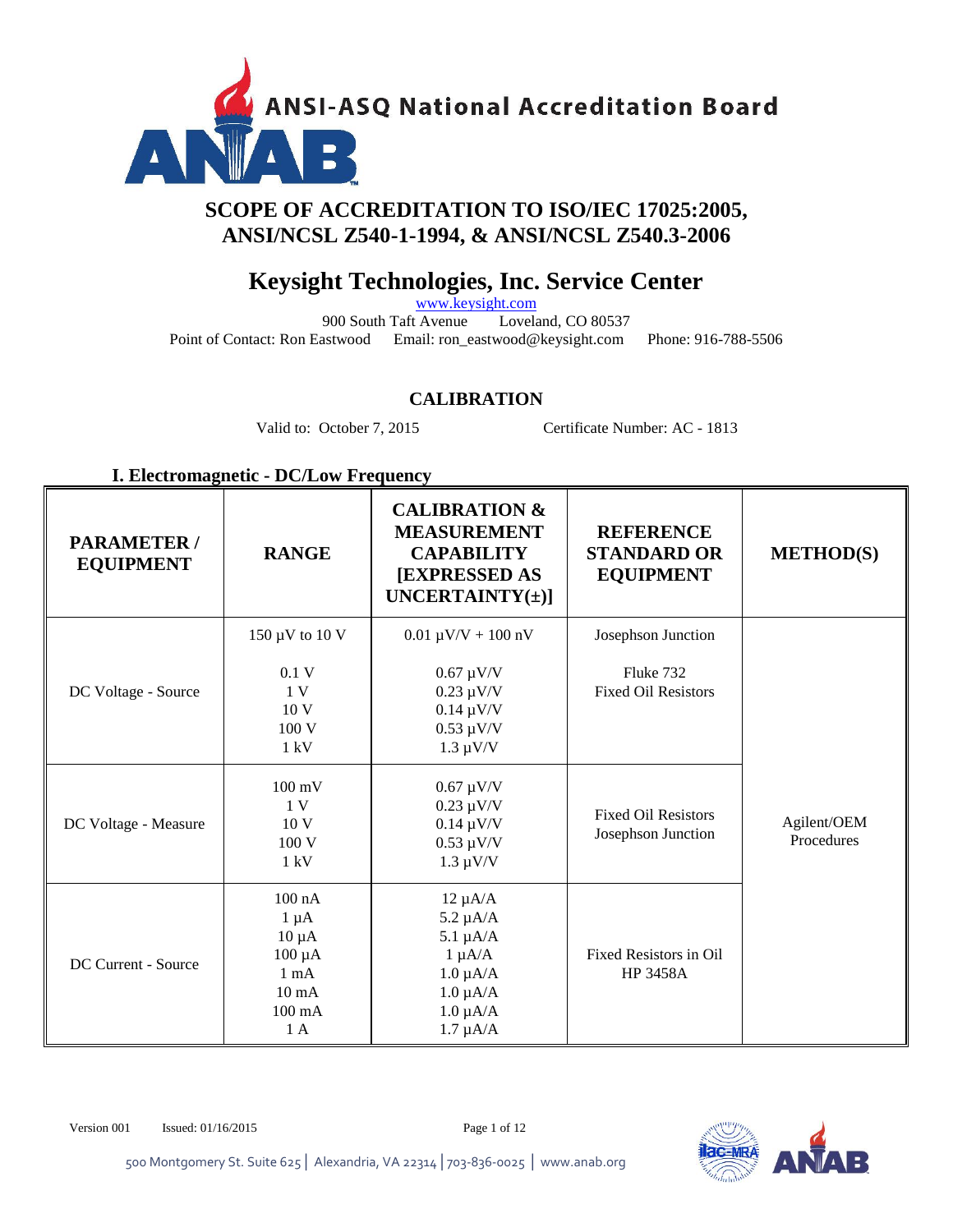| <b>PARAMETER/</b><br><b>EQUIPMENT</b> | <b>RANGE</b>                                                                                                                                                                                                                                                                                                                                                         | <b>CALIBRATION &amp;</b><br><b>MEASUREMENT</b><br><b>CAPABILITY</b><br>[EXPRESSED AS<br>UNCERTAINTY $(\pm)$ ]                                                                                                                                                                                                                                                                                                                        | <b>REFERENCE</b><br><b>STANDARD OR</b><br><b>EQUIPMENT</b> | <b>METHOD(S)</b>          |
|---------------------------------------|----------------------------------------------------------------------------------------------------------------------------------------------------------------------------------------------------------------------------------------------------------------------------------------------------------------------------------------------------------------------|--------------------------------------------------------------------------------------------------------------------------------------------------------------------------------------------------------------------------------------------------------------------------------------------------------------------------------------------------------------------------------------------------------------------------------------|------------------------------------------------------------|---------------------------|
| AC Voltage - Source                   | $10 \text{ mV}$<br>$1$ kHz<br>20 kHz<br>100 kHz<br>300 kHz<br>1 MHz<br>4 MHz<br>$100 \text{ mV}$<br>$1$ kHz<br>20 kHz<br>100 kHz<br>300 kHz<br>1 MHz<br>4 MHz<br>8 MHz<br><b>10 MHz</b><br>1 <sub>V</sub><br>$1$ kHz<br>20 kHz<br>50 khz<br>100 kHz<br>300 kHz<br>500 kHz<br>1 MHz<br>4 MHz<br>8 MHz<br>10 MHz<br>3V<br>100 kHz<br>2 MHz<br>4 MHz<br>8 MHz<br>10 MHz | $31 \mu V/V$<br>95 µV/V<br>$0.16$ mV/V<br>$0.29$ mV/V<br>$0.90$ mV/V<br>$2.4$ mV/V<br>$26 \mu V/V$<br>$31 \mu V/V$<br>$68 \mu V/V$<br>$0.12$ mV/V<br>$0.51$ mV/V<br>$2.3$ mV/V<br>$3.6$ mV/V<br>$4.3$ mV/V<br>$15 \mu V/V$<br>$17 \mu V/V$<br>$20 \mu V/V$<br>$21 \mu V/V$<br>$38 \mu V/V$<br>73 µV/V<br>$0.25$ mV/V<br>$2.3$ mV/V<br>$3.6$ mV/V<br>4.4 mV/V<br>$23 \mu V/V$<br>$2.3$ mV/V<br>$2.3$ mV/V<br>$3.6$ mV/V<br>$4.3$ mV/V | Datron 4700<br>HP 33250A<br>Fluke 5790A                    | Agilent/OEM<br>Procedures |

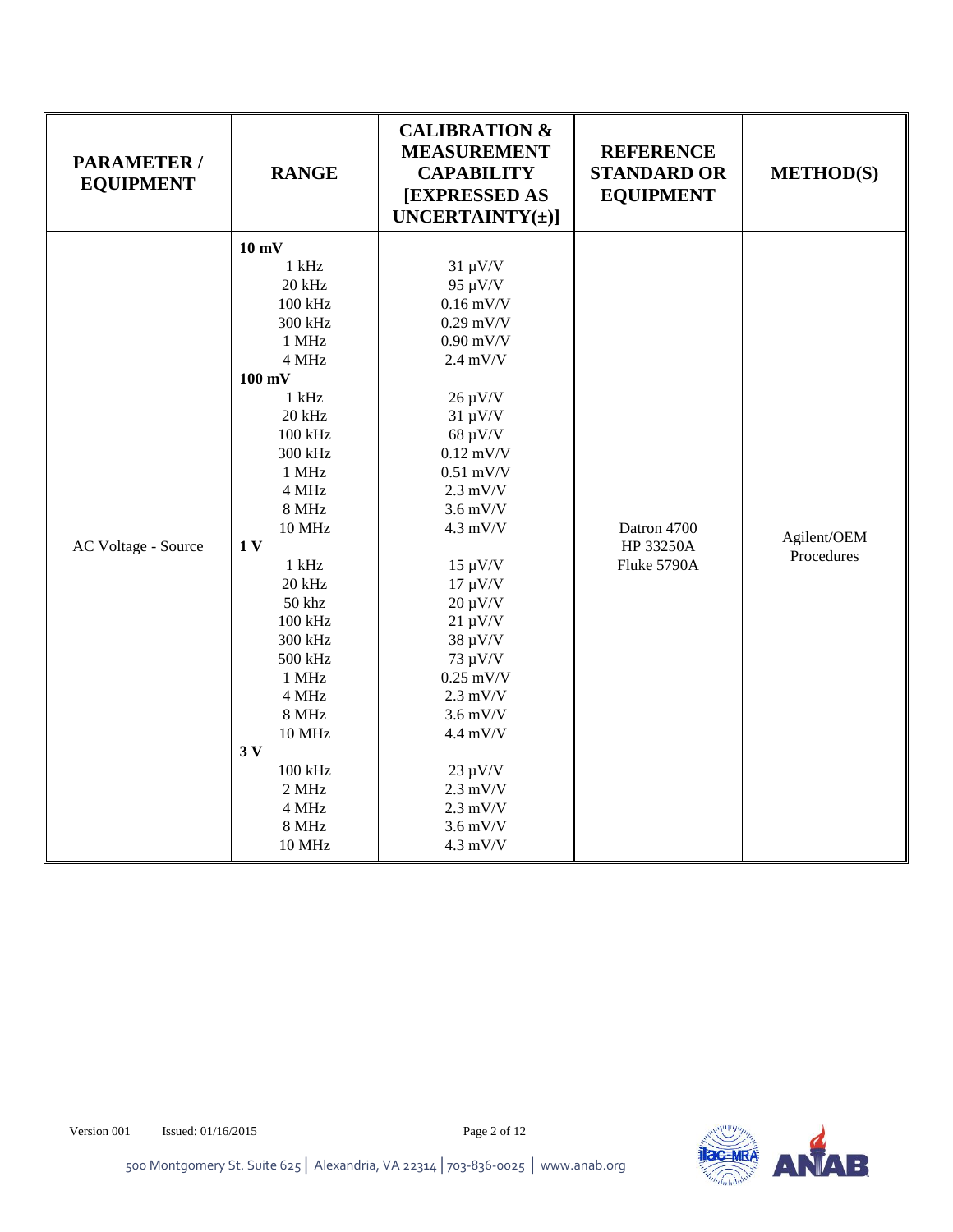| <b>PARAMETER/</b><br><b>EQUIPMENT</b> | <b>RANGE</b>                         | <b>CALIBRATION &amp;</b><br><b>MEASUREMENT</b><br><b>CAPABILITY</b><br>[EXPRESSED AS<br>UNCERTAINTY( $\pm$ )] | <b>REFERENCE</b><br><b>STANDARD OR</b><br><b>EQUIPMENT</b> | <b>METHOD(S)</b> |
|---------------------------------------|--------------------------------------|---------------------------------------------------------------------------------------------------------------|------------------------------------------------------------|------------------|
|                                       | 10 <sub>V</sub><br>$10\ \mathrm{Hz}$ | $34 \mu V/V$                                                                                                  |                                                            |                  |
|                                       | 20 Hz                                | $26 \mu V/V$                                                                                                  |                                                            |                  |
|                                       | 40 Hz                                | $23 \mu V/V$                                                                                                  |                                                            |                  |
|                                       | $1$ kHz                              | $15 \mu V/V$                                                                                                  |                                                            |                  |
|                                       | 4 kHz                                | $15 \mu V/V$                                                                                                  |                                                            |                  |
|                                       | 8 kHz                                | $15 \mu V/V$                                                                                                  |                                                            |                  |
|                                       | $10$ kHz                             | $15 \mu V/V$                                                                                                  |                                                            |                  |
|                                       | 20 kHz                               | $15 \mu V/V$                                                                                                  |                                                            |                  |
|                                       | 50 kHz                               | $23 \mu V/V$                                                                                                  |                                                            |                  |
|                                       | 100 kHz                              | $23 \mu V/V$                                                                                                  |                                                            |                  |
|                                       | 300 kHz                              | 49 μV/V                                                                                                       |                                                            |                  |
| AC Voltage - Source                   | 500 kHz                              | 86 μV/V                                                                                                       | Datron 4700<br>HP 33250A                                   |                  |
| (cont.)                               | 1 MHz                                | $0.29$ mV/V                                                                                                   | Fluke 5790A                                                |                  |
|                                       | 100 V                                |                                                                                                               |                                                            |                  |
|                                       | $1$ kHz                              | $18 \mu V/V$                                                                                                  |                                                            |                  |
|                                       | 20 kHz                               | $19 \mu V/V$                                                                                                  |                                                            |                  |
|                                       | 50 kHz                               | $24 \mu V/V$                                                                                                  |                                                            |                  |
|                                       | 100 kHz                              | $33 \mu V/V$                                                                                                  |                                                            |                  |
|                                       | 700 V                                |                                                                                                               |                                                            |                  |
|                                       | $1$ kHz                              | $21 \mu V/V$                                                                                                  |                                                            | Agilent/OEM      |
|                                       | 20 kHz                               | $26 \mu V/V$                                                                                                  |                                                            | Procedures       |
|                                       | 1 kV                                 |                                                                                                               |                                                            |                  |
|                                       | $1$ kHz<br>10 kHz                    | $41 \mu V/V$                                                                                                  |                                                            |                  |
|                                       | 20 kHz                               | $58 \mu V/V$<br>$62 \mu V/V$                                                                                  |                                                            |                  |
|                                       |                                      |                                                                                                               |                                                            |                  |
|                                       | 1 mV                                 |                                                                                                               |                                                            |                  |
|                                       | (10 to 20) Hz                        | $0.46$ mV/V                                                                                                   |                                                            |                  |
|                                       | 20 Hz to 1 kHz                       | $0.43$ mV/V                                                                                                   |                                                            |                  |
|                                       | $(1 to 20)$ kHz                      | $0.54$ mV/V                                                                                                   |                                                            |                  |
|                                       | (20 to 100) kHz                      | $0.67$ mV/V                                                                                                   |                                                            |                  |
|                                       | (100 to 300) kHz                     | $1.8$ mV/V                                                                                                    |                                                            |                  |
|                                       | (300 to 500) kHz                     | $2.8$ mV/V                                                                                                    |                                                            |                  |
| AC Voltage - Measure                  | 500 kHz to 1 MHz                     | $4.5$ mV/V                                                                                                    | Fluke 5790A                                                |                  |
|                                       | 3 mV                                 |                                                                                                               |                                                            |                  |
|                                       | (10 to 20) Hz                        | $0.10$ mV/V                                                                                                   |                                                            |                  |
|                                       | 20 Hz to 1 kHz                       | $80 \mu V/V$                                                                                                  |                                                            |                  |
|                                       | (1 to 20) kHz<br>(20 to 100) kHz     | $0.12$ mV/V<br>$0.21$ mV/V                                                                                    |                                                            |                  |
|                                       | (100 to 300) kHz                     | $0.42$ mV/V                                                                                                   |                                                            |                  |
|                                       | (300 to 500) kHz                     | $0.94$ mV/V                                                                                                   |                                                            |                  |
|                                       | 500 kHz to 1 MHz                     | $1.9$ mV/V                                                                                                    |                                                            |                  |
|                                       |                                      |                                                                                                               |                                                            |                  |



500 Montgomery St. Suite 625│ Alexandria, VA 22314│703-836-0025 │ www.anab.org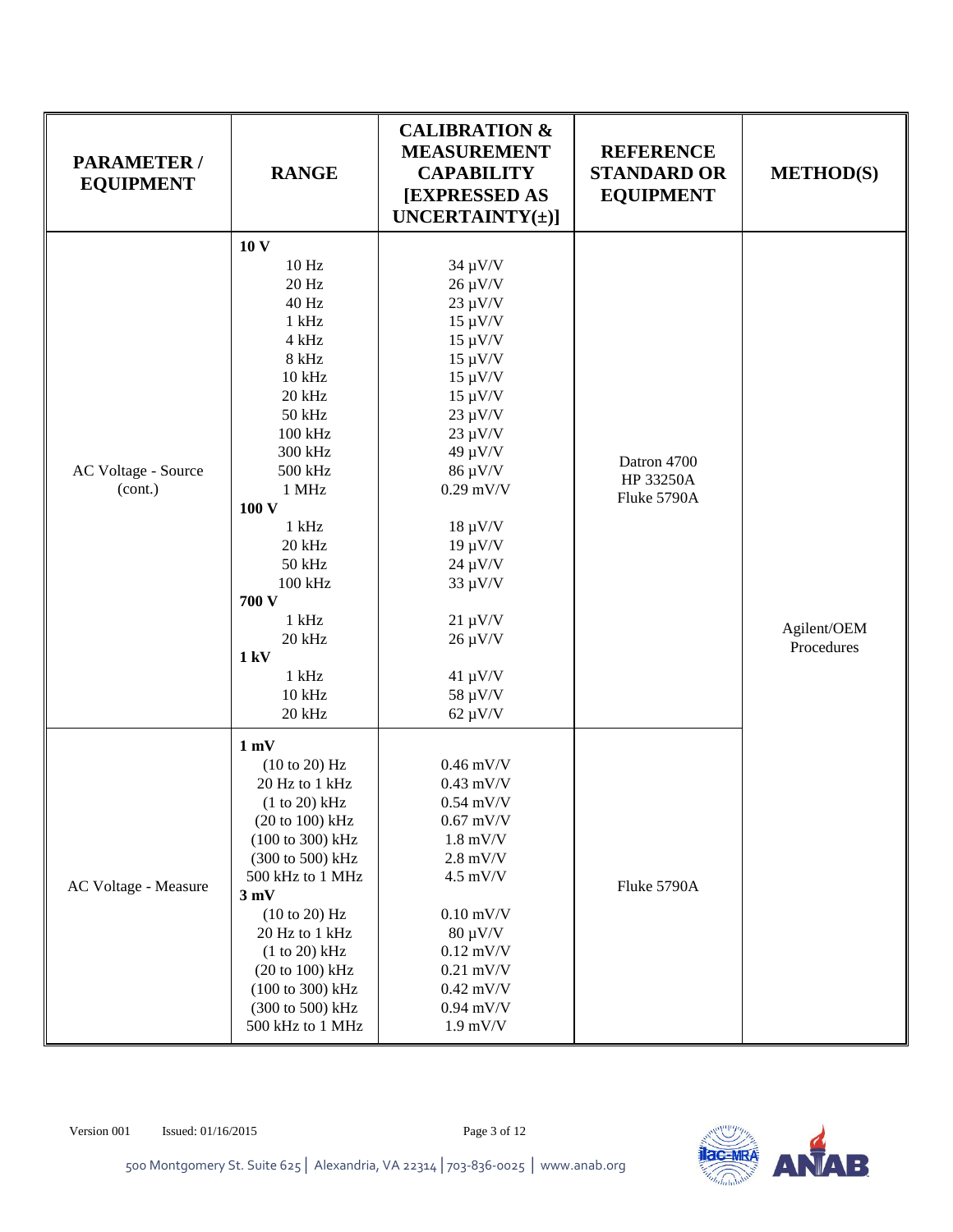| PARAMETER /<br><b>EQUIPMENT</b> | <b>RANGE</b>                                                                                                                                                                                                                                                                                                                                                                                                                                                                                                                                                                                                                                                                                                                                                                                              | <b>CALIBRATION &amp;</b><br><b>MEASUREMENT</b><br><b>CAPABILITY</b><br><b>[EXPRESSED AS</b><br>UNCERTAINTY $(\pm)$ ]                                                                                                                                                                                                                                                                                                                                                                                                                                         | <b>REFERENCE</b><br><b>STANDARD OR</b><br><b>EQUIPMENT</b> | <b>METHOD(S)</b>          |
|---------------------------------|-----------------------------------------------------------------------------------------------------------------------------------------------------------------------------------------------------------------------------------------------------------------------------------------------------------------------------------------------------------------------------------------------------------------------------------------------------------------------------------------------------------------------------------------------------------------------------------------------------------------------------------------------------------------------------------------------------------------------------------------------------------------------------------------------------------|--------------------------------------------------------------------------------------------------------------------------------------------------------------------------------------------------------------------------------------------------------------------------------------------------------------------------------------------------------------------------------------------------------------------------------------------------------------------------------------------------------------------------------------------------------------|------------------------------------------------------------|---------------------------|
| AC Voltage - Measure<br>(cont.) | $10 \text{ mV}$<br>(10 to 20) Hz<br>(20100) Hz<br>100 Hz to 1 kHz<br>(1 to 20) kHz<br>(20 to 100) kHz<br>(100 to 300) kHz<br>(300 to 500) kHz<br>500 kHz to 1 MHz<br>$30 \text{ mV}$<br>(10 to 20) Hz<br>20 Hz to 1 kHz<br>(1 to 20) kHz<br>(20 to 100) kHz<br>(100 to 300) kHz<br>(300 to 500) kHz<br>500 kHz to 1 MHz<br>$100 \text{ mV}$<br>(10 to 20) Hz<br>20 Hz to 1 kHz<br>(1 to 20) kHz<br>(20 to 100) kHz<br>(100 to 300) kHz<br>(300 to 500) kHz<br>500 kHz to 1 MHz<br>300 mV<br>(10 to 20) Hz<br>20 Hz to 1 kHz<br>$(1 to 20)$ kHz<br>(20 to 100) kHz<br>(100 to 300) kHz<br>(300 to 500) kHz<br>500 kHz to 1 MHz<br>1 <sub>V</sub><br>(10 to 20) Hz<br>(20 to 40) Hz<br>40 Hz to 1 kHz<br>(1 to 20) kHz<br>(20 to 100) kHz<br>(100 to 300) kHz<br>(300 to 500) kHz<br>500 kHz to 1 MHz<br>3V | 56 µV/V<br>$46 \mu V/V$<br>44 µV/V<br>98 µV/V<br>$0.17$ mV/V<br>$0.38$ mV/V<br>$0.58$ mV/V<br>$1.1$ mV/V<br>55 µV/V<br>$43 \mu V/V$<br>44 µV/V<br>$85 \mu V/V$<br>$0.14$ mV/V<br>$0.31$ mV/V<br>$0.71$ mV/V<br>$45 \mu V/V$<br>$33 \mu V/V$<br>$34 \mu V/V$<br>74 µV/V<br>$0.12$ mV/V<br>$0.27$ mV/V<br>$0.60$ mV/V<br>$33 \mu V/V$<br>$26 \mu V/V$<br>$23 \mu V/V$<br>$30 \mu V/V$<br>$52 \mu V/V$<br>93 µV/V<br>$0.19$ mV/V<br>$29 \mu V/V$<br>$23 \mu V/V$<br>$16 \mu V/V$<br>$15 \mu V/V$<br>$17 \mu V/V$<br>$30 \mu V/V$<br>$51 \mu V/V$<br>$0.16$ mV/V | Fluke 5790A                                                | Agilent/OEM<br>Procedures |
|                                 | (1 to 100) kHz                                                                                                                                                                                                                                                                                                                                                                                                                                                                                                                                                                                                                                                                                                                                                                                            | $16 \mu V/V$                                                                                                                                                                                                                                                                                                                                                                                                                                                                                                                                                 |                                                            |                           |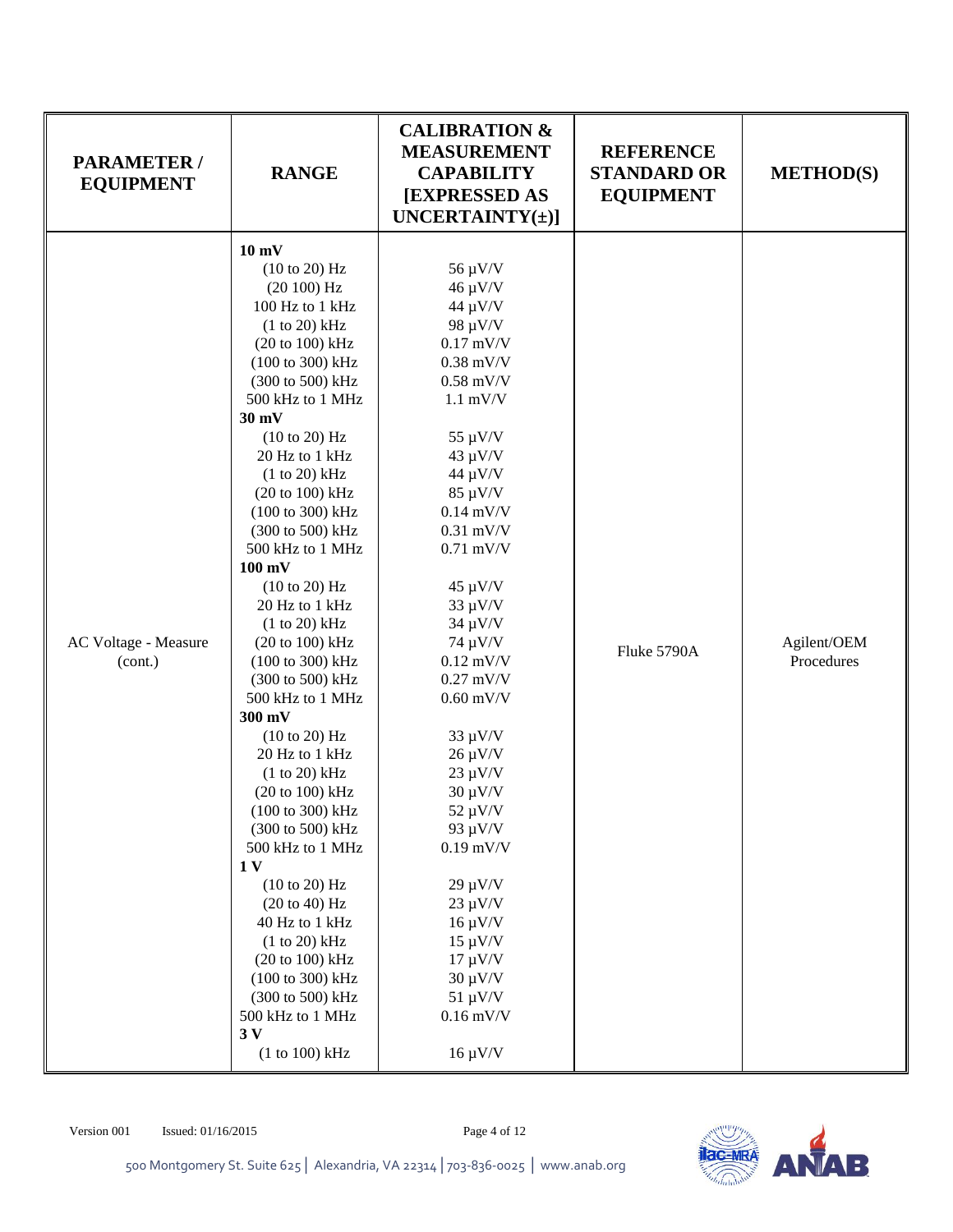| PARAMETER /<br><b>EQUIPMENT</b> | <b>RANGE</b>                        | <b>CALIBRATION &amp;</b><br><b>MEASUREMENT</b><br><b>CAPABILITY</b><br><b>[EXPRESSED AS]</b><br>UNCERTAINTY $(\pm)$ ] | <b>REFERENCE</b><br><b>STANDARD OR</b><br><b>EQUIPMENT</b> | <b>METHOD(S)</b>          |
|---------------------------------|-------------------------------------|-----------------------------------------------------------------------------------------------------------------------|------------------------------------------------------------|---------------------------|
|                                 | 6 V<br>$1$ kHz<br>10 <sub>V</sub>   | $18 \mu V/V$                                                                                                          |                                                            |                           |
|                                 | (10 to 20) Hz                       | $28 \mu V/V$                                                                                                          |                                                            |                           |
|                                 | (20 to 100) Hz                      | $23 \mu V/V$                                                                                                          |                                                            |                           |
|                                 | 100 Hz to 1 kHz                     | $13 \mu V/V$                                                                                                          |                                                            |                           |
|                                 | (1 to 20) kHz                       | $14 \mu V/V$                                                                                                          |                                                            |                           |
|                                 | $(20 to 100)$ kHz                   | $17 \mu V/V$                                                                                                          |                                                            |                           |
|                                 | (100 to 300) kHz                    | $40 \mu V/V$                                                                                                          |                                                            |                           |
|                                 | (300 to 500) kHz                    | $65 \mu V/V$                                                                                                          |                                                            |                           |
|                                 | 500 kHz to 1 MHz<br>19 <sub>V</sub> | $0.19$ mV/V                                                                                                           |                                                            |                           |
|                                 | $1$ kHz<br>100V                     | $15 \mu V/V$                                                                                                          |                                                            | Agilent/OEM<br>Procedures |
|                                 | (10 to 20) Hz                       | 34 µV/V                                                                                                               |                                                            |                           |
|                                 | (20 to 40) Hz                       | $22 \mu V/V$                                                                                                          |                                                            |                           |
|                                 | 40 Hz to 1 kHz                      | $18 \mu V/V$                                                                                                          |                                                            |                           |
|                                 | (1 to 20) kHz                       | $19 \mu V/V$                                                                                                          |                                                            |                           |
|                                 | (20 to 100) kHz                     | $28 \mu V/V$                                                                                                          |                                                            |                           |
|                                 | (100 to 200) kHz                    | 47 μV/V                                                                                                               |                                                            |                           |
| AC Voltage - Measure            | 300 V                               |                                                                                                                       |                                                            |                           |
| (cont.)                         | 40 to 1 kHz                         | $22 \mu V/V$                                                                                                          | Fluke 5790A                                                |                           |
|                                 | (1 to 20) kHz                       | $25 \mu V/V$                                                                                                          |                                                            |                           |
|                                 | $(20 to 30)$ kHz                    | $25 \mu V/V$                                                                                                          |                                                            |                           |
|                                 | $(30 \text{ to } 50) \text{ kHz}$   | 39 µV/V                                                                                                               |                                                            |                           |
|                                 | (50 to 100) kHz                     | $65 \mu V/V$                                                                                                          |                                                            |                           |
|                                 | 500 V                               |                                                                                                                       |                                                            |                           |
|                                 | 40 to 1 kHz                         | $20 \mu V/V$                                                                                                          |                                                            |                           |
|                                 | (1 to 20) kHz                       | $22 \mu V/V$                                                                                                          |                                                            |                           |
|                                 | (20 to 30) kHz                      | $26 \mu V/V$                                                                                                          |                                                            |                           |
|                                 | $(30 \text{ to } 50) \text{ kHz}$   | $39 \mu V/V$                                                                                                          |                                                            |                           |
|                                 | (50 to 100) kHz                     | $77 \mu V/V$                                                                                                          |                                                            |                           |
|                                 | 700 V                               |                                                                                                                       |                                                            |                           |
|                                 | 40 to 1 kHz                         | $22 \mu V/V$                                                                                                          |                                                            |                           |
|                                 | (1 to 20) kHz                       | $33 \mu V/V$                                                                                                          |                                                            |                           |
|                                 | $(20 to 30)$ kHz                    | $40 \mu V/V$                                                                                                          |                                                            |                           |
|                                 | $(30 \text{ to } 50) \text{ kHz}$   | 54 µV/V                                                                                                               |                                                            |                           |
|                                 | (50 to 100) kHz                     | 92 µV/V                                                                                                               |                                                            |                           |
|                                 | 1 kV                                |                                                                                                                       |                                                            |                           |
|                                 | 40 to 1 kHz                         | $27 \mu V/V$                                                                                                          |                                                            |                           |
|                                 | (1 to 20) kHz                       | $25 \mu V/V$                                                                                                          |                                                            |                           |
|                                 | (20 to 30) kHz                      | $38 \mu V/V$                                                                                                          |                                                            |                           |

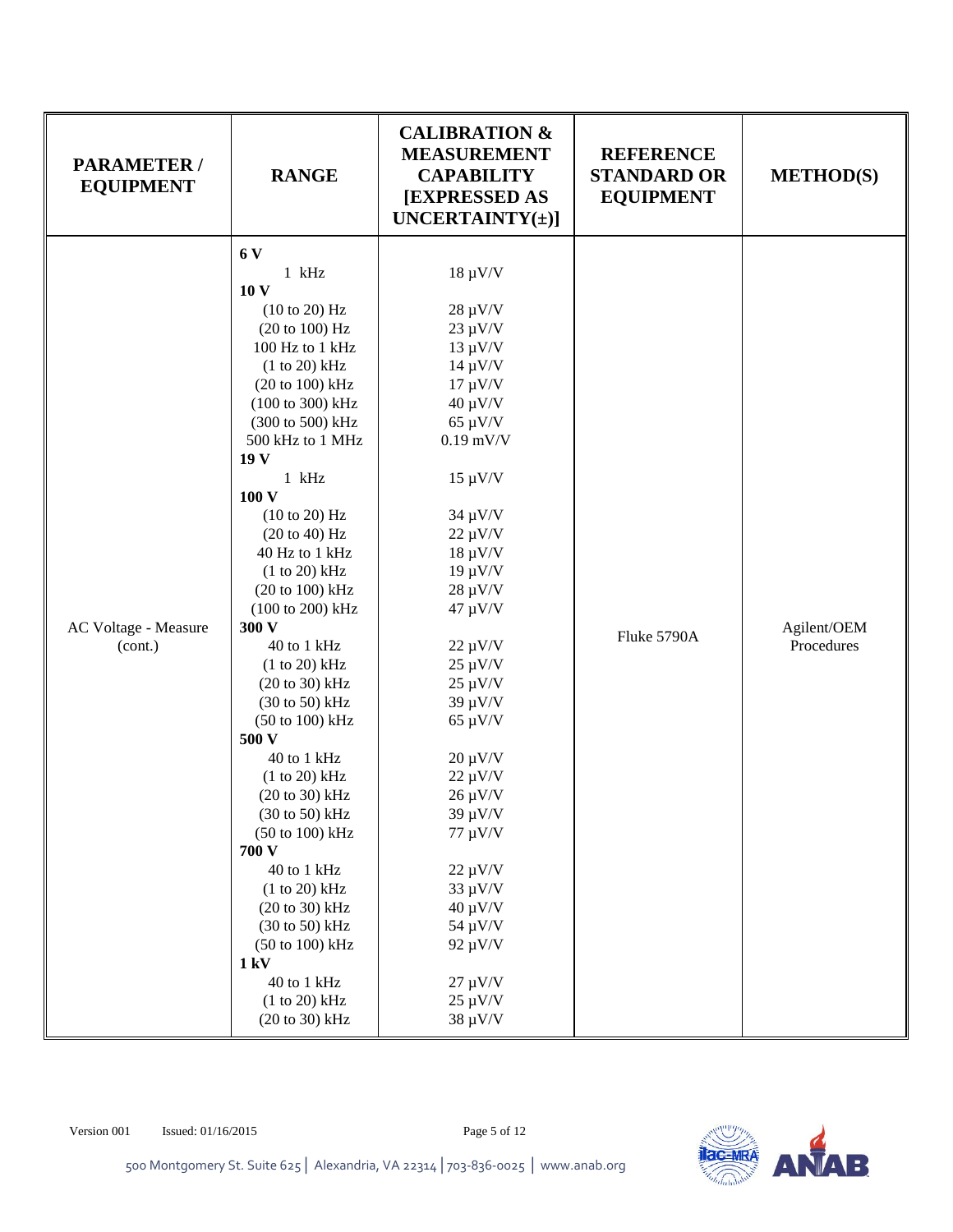| PARAMETER /<br><b>EQUIPMENT</b>  | <b>RANGE</b>                                                                                                                                                                                                                                                                                                                                                                                                                                                                                        | <b>CALIBRATION &amp;</b><br><b>MEASUREMENT</b><br><b>CAPABILITY</b><br>[EXPRESSED AS<br>UNCERTAINTY $(\pm)$ ]                                                                                                                                                                                                                                          | <b>REFERENCE</b><br><b>STANDARD OR</b><br><b>EQUIPMENT</b> | <b>METHOD(S)</b>          |
|----------------------------------|-----------------------------------------------------------------------------------------------------------------------------------------------------------------------------------------------------------------------------------------------------------------------------------------------------------------------------------------------------------------------------------------------------------------------------------------------------------------------------------------------------|--------------------------------------------------------------------------------------------------------------------------------------------------------------------------------------------------------------------------------------------------------------------------------------------------------------------------------------------------------|------------------------------------------------------------|---------------------------|
| AC Voltage Wideband -<br>Measure | <b>Absolute Voltage</b><br>(1 to 3) V<br>10 Hz to 500 kHz<br>500 kHz to 2 MHz<br>(2 to 10) MHz<br>(10 to 20) MHz<br>(20 to 30) MHz<br><b>Voltage Flatness</b><br>(1 to 3) mV<br>10 Hz to 120 kHz<br>120 kHz to 2 MHz<br>(2 to 10) MHz<br>(10 to 20) MHz<br>(20 to 30) MHz<br>(10 to 300) mV<br>10 Hz to 120 kHz<br>120 kHz to 2 MHz<br>(2 to 10) MHz<br>(10 to 20) MHz<br>(20 to 30) MHz<br>(1 to 3) V<br>10 Hz to 120 kHz<br>120 kHz to 2 MHz<br>(2 to 10) MHz<br>(10 to 20) MHz<br>(20 to 30) MHz | $0.4$ mV/V + 3 $\mu$ V<br>$0.41$ mV/V + 1.4 µV<br>$2$ mV/V + 1.5 $\mu$ V<br>$2$ mV/V + 3.9 $\mu$ V<br>$2.3$ mV/V + 1.1 $\mu$ V<br>$0.20$ mV/V<br>$0.26$ mV/V<br>$0.9$ mV/V<br>$1.2$ mV/V<br>$1.4$ mV/V<br>$0.17$ mV/V<br>$0.24$ mV/V<br>$0.8$ mV/V<br>$1.2$ mV/V<br>$1.6$ mV/V<br>$0.12$ mV/V<br>$0.20$ mV/V<br>$0.5$ mV/V<br>$0.8$ mV/V<br>$1.1$ mV/V | Fluke 5790A                                                | Agilent/OEM<br>Procedures |
| AC Current - Source              | 40 Hz to 10 kHz<br>$10 \text{ mA}$<br>50 mA<br>$100 \text{ mA}$<br>0.5 A, 1 A<br>5 A<br>10A<br>40 Hz to 1 kHz<br>(1 to 5) kHz<br>$(5 \text{ to } 10) \text{ kHz}$                                                                                                                                                                                                                                                                                                                                   | $11 \mu A/A$<br>$13 \mu A/A$<br>$12 \mu A/A$<br>$17 \mu A/A$<br>$37 \mu A/A$<br>$53 \mu A/A$<br>$64 \mu A/A$<br>$73 \mu A/A$                                                                                                                                                                                                                           | Fluke 5720A<br>Holt HCS-1                                  |                           |

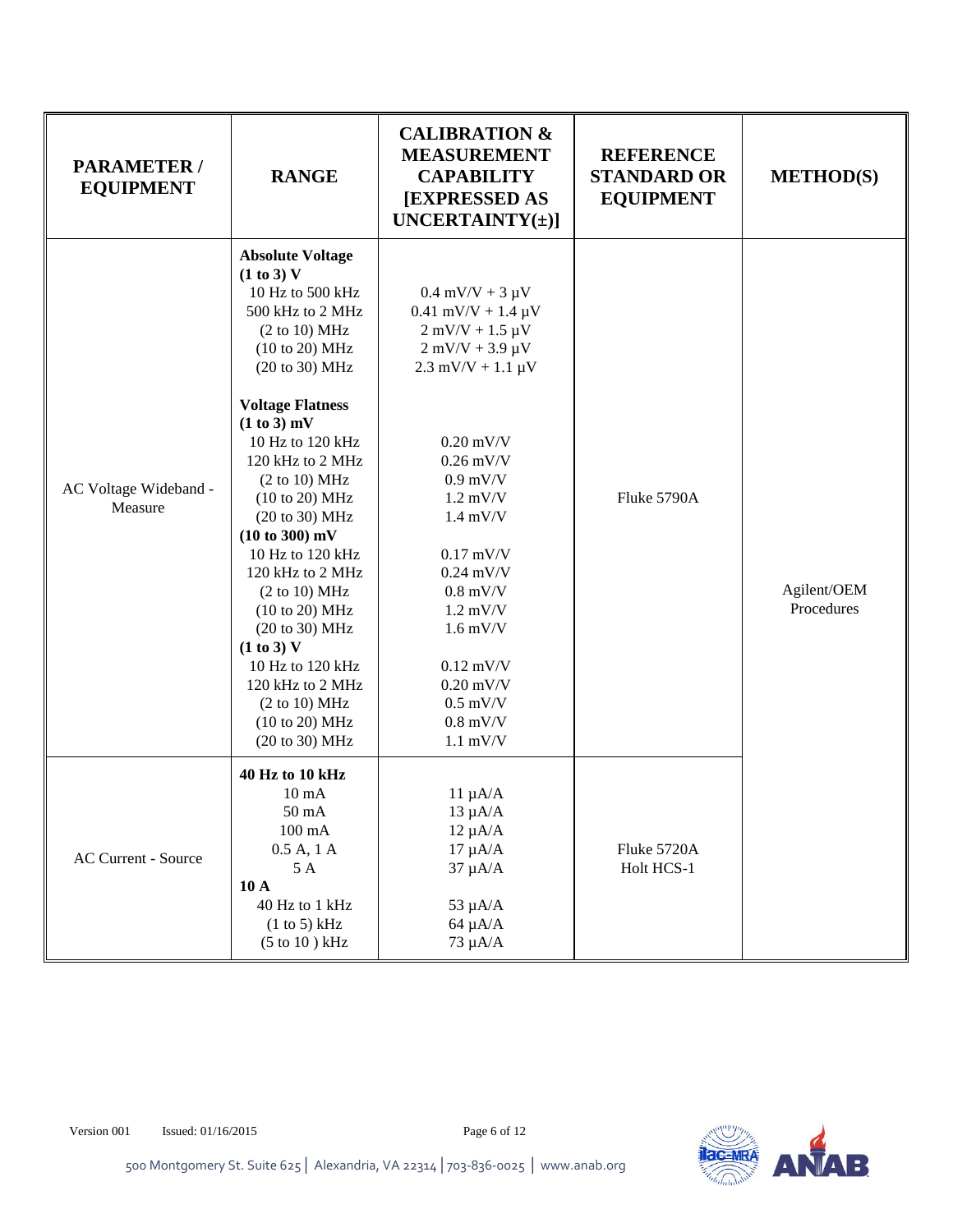| <b>PARAMETER/</b><br><b>EQUIPMENT</b>   | <b>RANGE</b>                                                                                                                                                                                                                                                                                                                                                                    | <b>CALIBRATION &amp;</b><br><b>MEASUREMENT</b><br><b>CAPABILITY</b><br><b>[EXPRESSED AS</b><br>UNCERTAINTY $(\pm)$ ]                                                                                                                                             | <b>REFERENCE</b><br><b>STANDARD OR</b><br><b>EQUIPMENT</b> | <b>METHOD(S)</b>          |
|-----------------------------------------|---------------------------------------------------------------------------------------------------------------------------------------------------------------------------------------------------------------------------------------------------------------------------------------------------------------------------------------------------------------------------------|------------------------------------------------------------------------------------------------------------------------------------------------------------------------------------------------------------------------------------------------------------------|------------------------------------------------------------|---------------------------|
| <b>AC Current - Measure</b>             | $10 \mu A$<br>10 Hz to 1 kHz<br>(1 to 10) kHz<br>$100 \mu A$<br>(10 to 20) Hz<br>20 Hz to 10 kHz<br>(1 to 100) mA<br>(10 to 20) Hz<br>20 Hz to 10 kHz<br>1A<br>(10 to 20) Hz<br>20 Hz to 10 kHz<br>10A                                                                                                                                                                          | $0.11$ mA/A<br>$0.32$ mA/A<br>$88 \mu A/A$<br>$0.12$ mA/A<br>76 μA/A<br>$0.12$ mA/A<br>$0.11$ mA/A<br>$0.14$ mA/A                                                                                                                                                | Fluke 5790A with<br>Agilent ET22703<br><b>Shunt Box</b>    |                           |
|                                         | 40 Hz to 1 kHz<br>(1 to 5) kHz<br>(5 to 10) kHz                                                                                                                                                                                                                                                                                                                                 | $0.15$ mA/A<br>$0.32$ mA/A<br>$0.43$ mA/A                                                                                                                                                                                                                        | HP 3458A with<br>$0.001 \Omega$ Shunt                      |                           |
| Thermal Voltage<br>Converters - Measure | $(0.5 \text{ to } 3) \text{ V}$<br>10 <sub>Hz</sub><br>100 Hz<br>10, 30 kHz<br>100 kHz<br>300 kHz<br>1 MHz<br>(3 to 10) V<br>10 <sub>Hz</sub><br>1, 20 kHz<br>100 kHz<br>300 kHz<br>1 MHz<br>(10 to 100) V<br>$10\,\mathrm{Hz}$<br>1, 20 kHz<br>100 kHz<br>200 kHz<br>(100 to 700) V<br>40 Hz, 1kHz<br>20 kHz<br>100 kHz<br>1 000 V<br>40 Hz<br>$1$ kHz<br>10, 20 kHz<br>30 kHz | 0.0016 %<br>0.0013 %<br>0.0007%<br>0.0011%<br>0.0022%<br>0.0035 %<br>0.0013 %<br>0.0005%<br>$0.0008~\%$<br>0.0018 %<br>0.003%<br>0.0014 %<br>$0.0008~\%$<br>0.0011%<br>0.0023 %<br>0.0012 %<br>0.0014 %<br>0.0029 %<br>0.0021%<br>0.0014 %<br>0.0022%<br>0.0024% | Holt 11 TVC                                                | Agilent/OEM<br>Procedures |

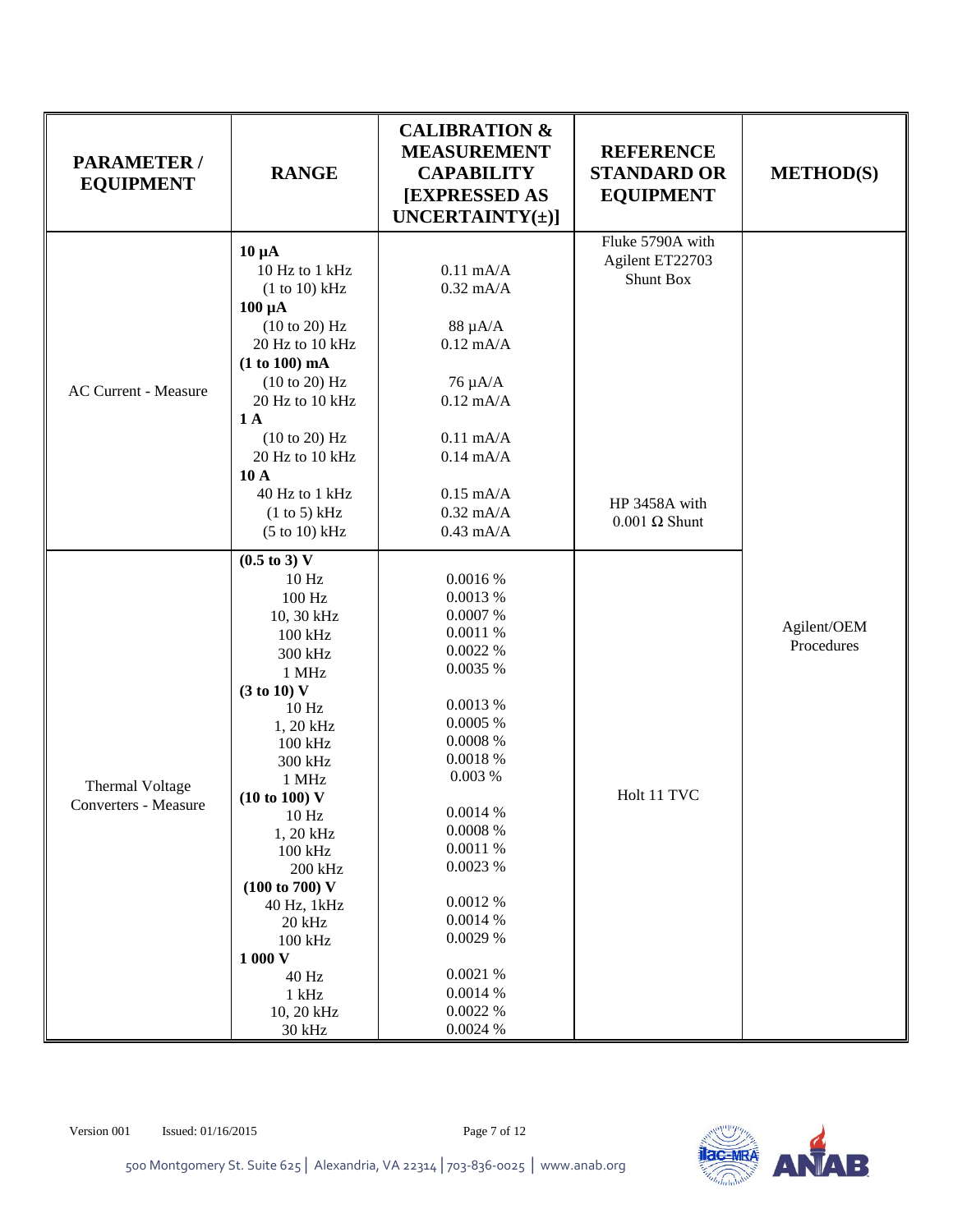| <b>PARAMETER/</b><br><b>EQUIPMENT</b>              | <b>RANGE</b>                                                                                                                                                                                                                                                   | <b>CALIBRATION &amp;</b><br><b>MEASUREMENT</b><br><b>CAPABILITY</b><br><b>[EXPRESSED AS</b><br>UNCERTAINTY $(\pm)$ ]                                                                                                                                                                                                                                                                            | <b>REFERENCE</b><br><b>STANDARD OR</b><br><b>EQUIPMENT</b>                         | <b>METHOD(S)</b> |
|----------------------------------------------------|----------------------------------------------------------------------------------------------------------------------------------------------------------------------------------------------------------------------------------------------------------------|-------------------------------------------------------------------------------------------------------------------------------------------------------------------------------------------------------------------------------------------------------------------------------------------------------------------------------------------------------------------------------------------------|------------------------------------------------------------------------------------|------------------|
| Thermal Voltage<br>Converters - Measure<br>(cont.) | $(0.5 \text{ to } 3) \text{ V}$<br>$(3, 8, 10)$ MHz<br>$(20, 30)$ MHz<br><b>50 MHz</b><br><b>70 MHz</b><br><b>80 MHz</b><br><b>100 MHz</b>                                                                                                                     | 0.12%<br>0.25 %<br>0.62%<br>0.93 %<br>1.1 %<br>1.3%                                                                                                                                                                                                                                                                                                                                             | Ballantine 1395A TVC                                                               |                  |
| Ratio Transformer-<br>Magnitude Only               | (1 to 100) V input,<br>$1$ kHz                                                                                                                                                                                                                                 | $0.52$ parts in $10^6$ of input                                                                                                                                                                                                                                                                                                                                                                 | ESI-DT72A<br>Ratio Transformer                                                     |                  |
| Inductance (Series) -<br>Measure                   | 1 MHz<br>$0.1~\Omega$<br>$1 \Omega$<br>10 $\Omega$<br>$100~\Omega$                                                                                                                                                                                             | $1.0$ nH<br>$0.30$ nH<br>$1.0$ nH<br>$7.0 \text{ nH}$                                                                                                                                                                                                                                                                                                                                           | HP 4284A, 16074A                                                                   |                  |
| Capacitance (Parallel)                             | 1 MHz<br>$100$ Ω<br>$1 \text{ k}\Omega$<br>$10 \text{ k}\Omega$<br>$100\ \mathrm{k}\Omega$                                                                                                                                                                     | $0.7$ pF<br>$0.07$ pF<br>$0.02$ pF<br>$0.004$ pF                                                                                                                                                                                                                                                                                                                                                | HP 4284A, 16074A,<br>16380A                                                        |                  |
| DC Resistance - Measure                            | $1 \text{ m}\Omega$<br>$10 \text{ m}\Omega$<br>$100 \text{ m}\Omega$<br>$1 \Omega$<br>$10$ Ω<br>100 Ω<br>$1 k\Omega$<br>$10 \text{ k}\Omega$<br>$100\;\mathrm{k}\Omega$<br>$1 M\Omega$<br>$10 \text{ M}\Omega$<br>100 ΜΩ<br>1 $G\Omega$<br>$10$ GO<br>$100$ GΩ | $0.38 \muΩ/Ω$<br>$0.38 \muΩ/Ω$<br>$0.38 \muΩ/Ω$<br>$0.38~\mu\Omega/\Omega$<br>$0.44 \mu\Omega/\Omega$<br>$0.47 \mu\Omega/\Omega$<br>$0.43 \mu\Omega/\Omega$<br>$0.46 \mu\Omega/\Omega$<br>1.2 μ $\Omega/\Omega$<br>$1.7 \mu\Omega/\Omega$<br>5.4 $\mu\Omega/\Omega$<br>60 $\mu\Omega/\Omega$<br>$0.19 \text{ m}\Omega/\Omega$<br>$0.24 \text{ m}\Omega/\Omega$<br>$0.21 \text{ m}\Omega/\Omega$ | <b>Resistance Bridge</b><br><b>Resistance Shunts</b><br>in Oil,<br>HP 3458A, 4339B |                  |

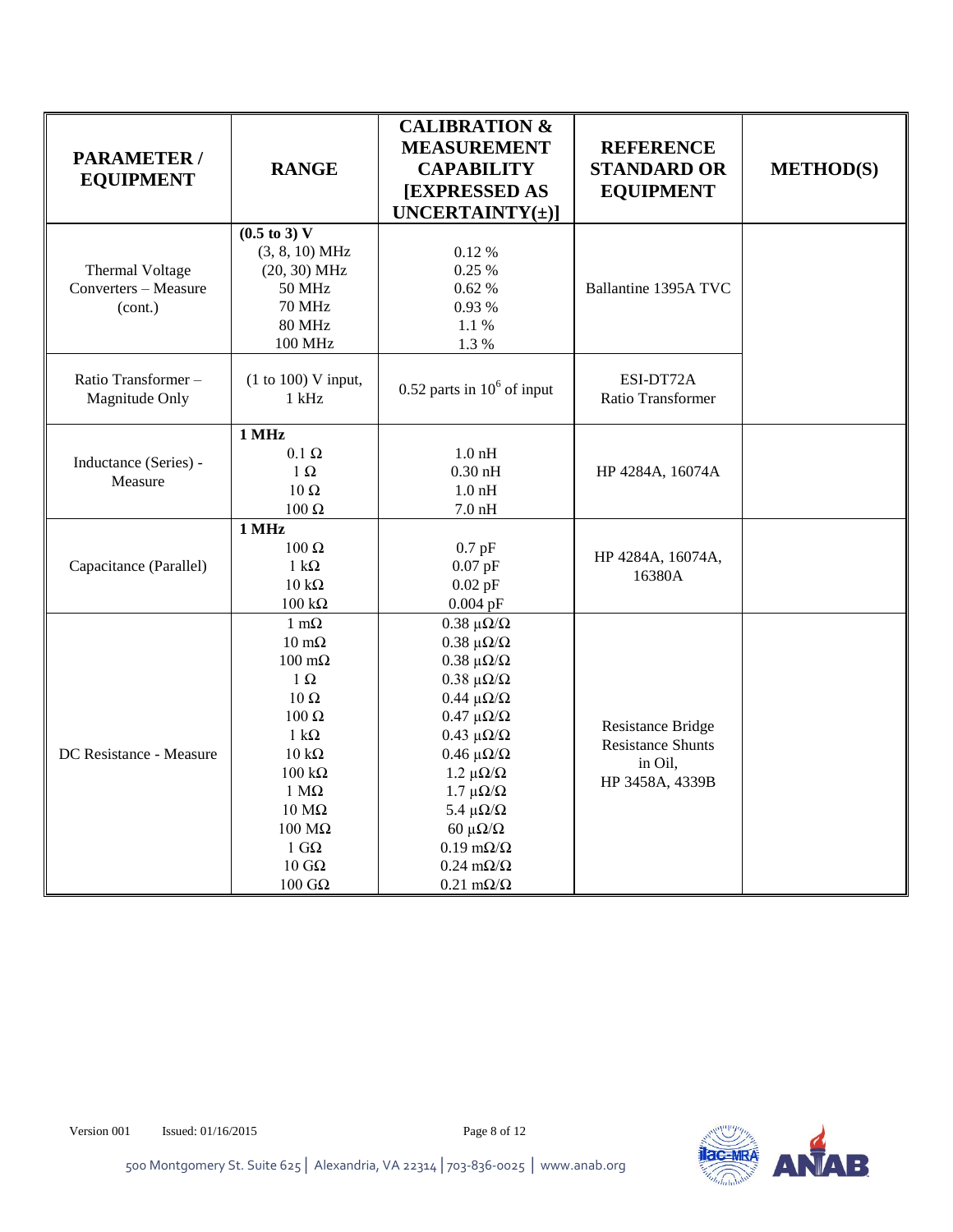| <b>PARAMETER /</b><br><b>EQUIPMENT</b> | <b>RANGE</b>                                                                                                                                                                                                                                                                                                                                                                                                                                                                                                                                                                                                                                                                                                                                                                                                                                                                                                                                                                                                                           | <b>CALIBRATION &amp;</b><br><b>MEASUREMENT</b><br><b>CAPABILITY</b><br><b>[EXPRESSED AS</b><br>UNCERTAINTY $(\pm)$ ]                                                                                                                                                                                                                                                                                                                                                                     | <b>REFERENCE</b><br><b>STANDARD OR</b><br><b>EQUIPMENT</b>      | <b>METHOD(S)</b>          |
|----------------------------------------|----------------------------------------------------------------------------------------------------------------------------------------------------------------------------------------------------------------------------------------------------------------------------------------------------------------------------------------------------------------------------------------------------------------------------------------------------------------------------------------------------------------------------------------------------------------------------------------------------------------------------------------------------------------------------------------------------------------------------------------------------------------------------------------------------------------------------------------------------------------------------------------------------------------------------------------------------------------------------------------------------------------------------------------|------------------------------------------------------------------------------------------------------------------------------------------------------------------------------------------------------------------------------------------------------------------------------------------------------------------------------------------------------------------------------------------------------------------------------------------------------------------------------------------|-----------------------------------------------------------------|---------------------------|
| Capacitance - Measure                  | 2/3 Terminal Pair - 1 kHz<br>1 pF to $40$ nF<br>$(40 \text{ to } 100) \text{ nF}$<br>$(100 \text{ to } 400) \text{ nF}$<br>400 nF to 1.2 µF<br><b>Dissipation Factor - 1kHz</b><br>$1$ pF to $1$ nF<br>$(1 to 10)$ nF<br>$(10 to 40)$ nF<br>$(40 \text{ to } 70) \text{ nF}$<br>$(70 \text{ to } 100) \text{ nF}$<br>$(100 \text{ to } 200) \text{ nF}$<br>$(200 \text{ to } 300) \text{ nF}$<br>(300 to 400) nF<br>$(400 \text{ to } 500) \text{ nF}$<br>$(500 \text{ to } 600) \text{ nF}$<br>$(600 \text{ to } 700) \text{ nF}$<br>(700 to 800) nF<br>(800 to 900) nF<br>900 nF to 1 µF<br>$(1 \text{ to } 1.1) \mu F$<br>$(1.1 \text{ to } 1.2) \mu F$<br><b>4 Terminal Pair</b><br><b>Dissipation Factor</b><br>$1$ pF<br>0.00002, 1 kHz<br>0.00003, 1 MHz<br>0.00006, 2 MHz<br>0.00009, 3 MHz<br>0.00014, 4 MHz<br>0.0002, 5 MHz<br>0.00057, 10 MHz<br>0.00083, 13 MHz<br>10pF<br>0.00002, 1 kHz<br>0.00002, 1 MHz<br>0.00002, 2 MHz<br>0.00002, 3 MHz<br>0.00002, 4 MHz<br>0.00003, 5 MHz<br>0.00007, 10 MHz<br>0.00009, 13 MHz | $3 \mu F/F$<br>$4 \mu F/F$<br>$5 \mu F/F$<br>$8 \mu F/F$<br>0.000003<br>0.000005<br>0.00001<br>0.000015<br>0.00002<br>0.00004<br>0.000055<br>0.000075<br>0.000095<br>0.00011<br>0.000125<br>0.000145<br>0.00016<br>0.000175<br>0.000195<br>0.00021<br>44 µF/F<br>90 µF/F<br>$0.23$ mF/F<br>$0.41$ mF/F<br>$0.63$ mF/F<br>$0.88$ mF/F<br>2.5. mF/F<br>$3.7$ mF/F<br>$39 \mu F/F$<br>39 µF/F<br>$40 \mu F/F$<br>$43 \mu F/F$<br>$47 \mu F/F$<br>$54 \mu F/F$<br>$0.12$ mF/F<br>$0.16$ mF/F | AH2500a Bridge,<br>HP8753C, 85046A,<br>4284A, 16074A,<br>16380C | Agilent/OEM<br>Procedures |

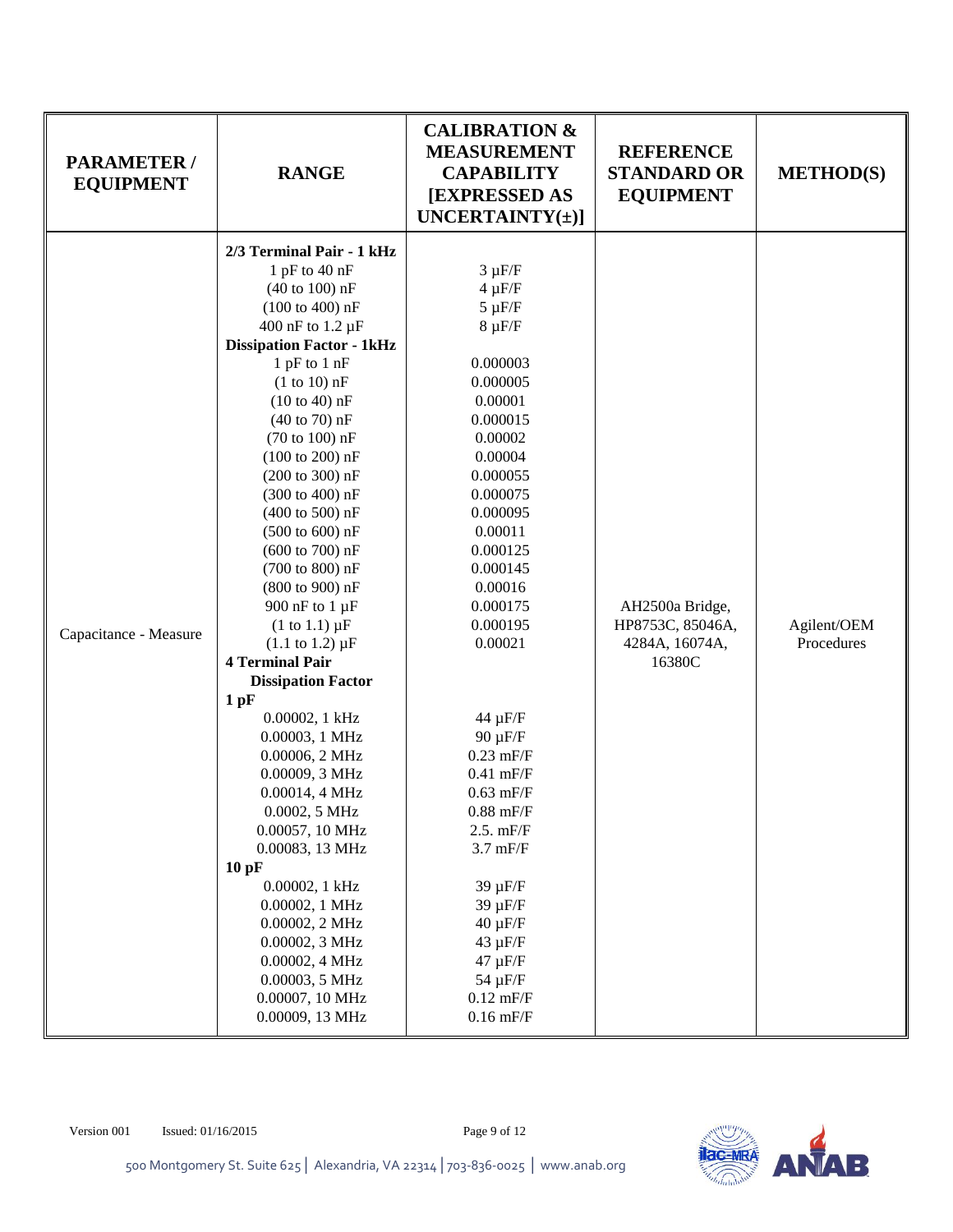| <b>PARAMETER /</b><br><b>EQUIPMENT</b> | <b>RANGE</b>                                                                                                                                                                                                                                                                                                                                                                                                                                                                                                                                                                                                                                                         | <b>CALIBRATION &amp;</b><br><b>MEASUREMENT</b><br><b>CAPABILITY</b><br>[EXPRESSED AS<br>UNCERTAINTY $(\pm)$ ]                                                                                                                                                                                                                                                                                                                                              | <b>REFERENCE</b><br><b>STANDARD OR</b><br><b>EQUIPMENT</b>      | <b>METHOD(S)</b>          |
|----------------------------------------|----------------------------------------------------------------------------------------------------------------------------------------------------------------------------------------------------------------------------------------------------------------------------------------------------------------------------------------------------------------------------------------------------------------------------------------------------------------------------------------------------------------------------------------------------------------------------------------------------------------------------------------------------------------------|------------------------------------------------------------------------------------------------------------------------------------------------------------------------------------------------------------------------------------------------------------------------------------------------------------------------------------------------------------------------------------------------------------------------------------------------------------|-----------------------------------------------------------------|---------------------------|
| Capacitance - Measure<br>(cont.)       | $100$ pF<br>0.00002, 1 kHz<br>0.00002, 1 MHz<br>0.00002., 2 MHz<br>0.00003, 3 MHz<br>0.00005, 4 MHz<br>0.00006, 5 MHz<br>0.00016, 10 MHz<br>0.00024, 13 MHz<br>1000 pF<br>0.00002, 1 kHz<br>0.00003, 1 MHz<br>0.00006, 2 MHz<br>0.0001, 3 MHz<br>0.00015, 4 MHz<br>0.00021, 5 MHz<br>0.00058 10 MHz<br>0.00085 13 MHz<br>$0.01 \mu F$<br>0.00002, 120 Hz<br>1 kHz, 10 kHz<br>0.00002, 100 kHz<br>$0.1 \mu F$<br>0.00003, 120 Hz<br>0.00002, 1 kHz,<br>$10$ kHz<br>0.00003, 100 kHz<br>$1 \mu F$<br>0.00004, 120 Hz<br>0.00002, 1 kHz<br>0.00003, 10 kHz<br>0.00004, 100 kHz<br>$10 \mu F$<br>0.00004, 120 Hz<br>0.00003, 1 kHz<br>0.00028, 10 kHz<br>0.0007, 100 kHz | $38 \mu F/F$<br>$40 \mu F/F$<br>$48 \mu F/F$<br>$66 \mu F/F$<br>91 µF/F<br>$0.13$ mF/F<br>$0.33$ mF/F<br>$0.49$ mF/F<br>$41 \mu F/F$<br>$64 \mu F/F$<br>$0.15$ mF/F<br>$0.28$ mF/F<br>$0.44$ mF/F<br>$0.62$ mF/F<br>$1.9$ mF/F<br>$2.8$ mF/F<br>$40 \mu F/F$<br>$40 \mu F/F$<br>$40 \mu F/F$<br>$40 \mu F/F$<br>$40 \mu F/F$<br>$50 \mu F/F$<br>$40 \mu F/F$<br>$40 \mu F/F$<br>$70 \mu F/F$<br>$50 \mu F/F$<br>$50 \mu F/F$<br>$0.16$ mF/F<br>$0.70$ mF/F | AH2500a Bridge,<br>HP8753C, 85046A,<br>4284A, 16074A,<br>16380C | Agilent/OEM<br>Procedures |

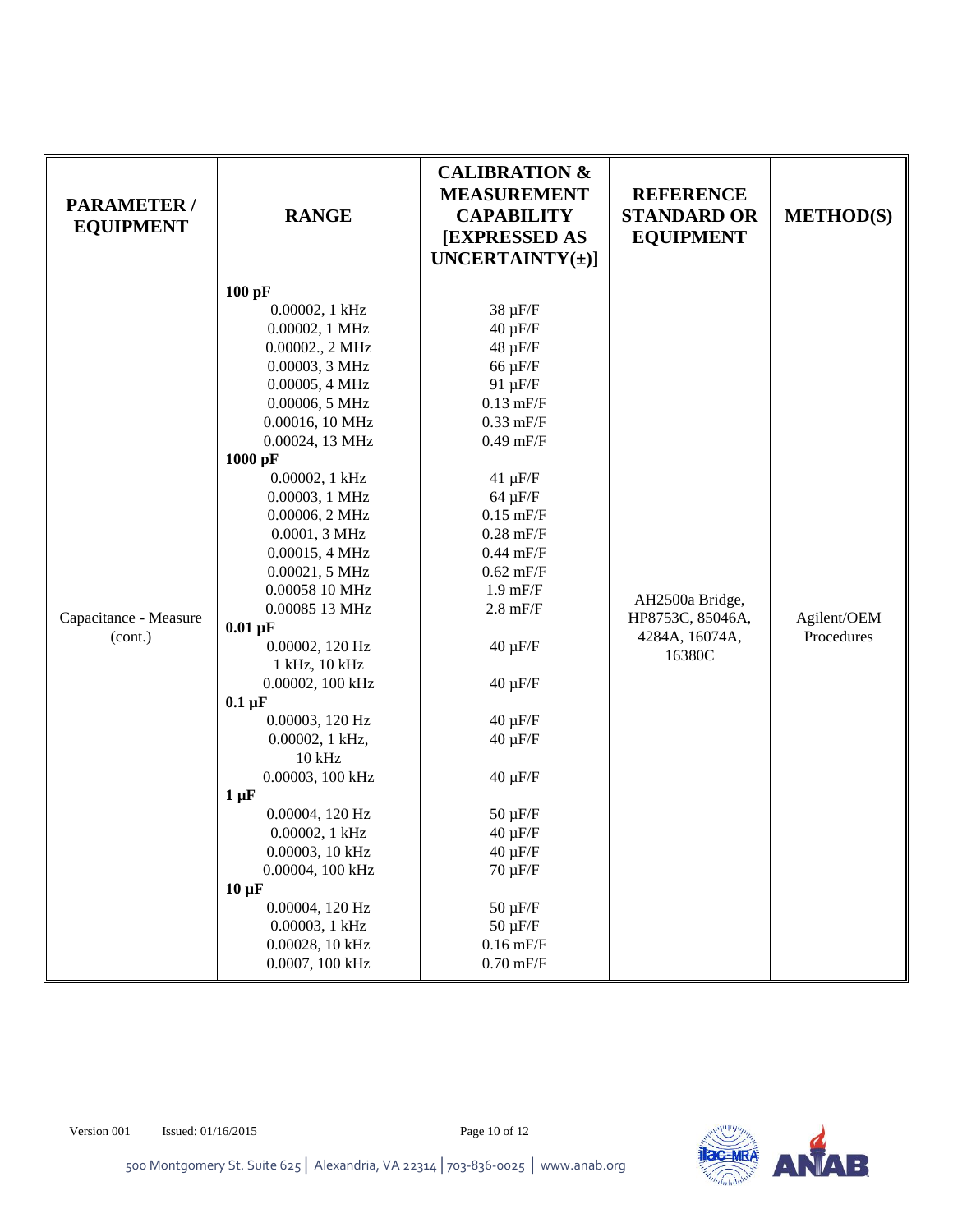| <b>PARAMETER /</b><br><b>EQUIPMENT</b> | <b>RANGE</b>                                  | <b>CALIBRATION &amp;</b><br><b>MEASUREMENT</b><br><b>CAPABILITY</b><br><b>[EXPRESSED AS</b><br>UNCERTAINTY $(\pm)$ ] | <b>REFERENCE</b><br><b>STANDARD OR</b><br><b>EQUIPMENT</b> | <b>METHOD(S)</b> |
|----------------------------------------|-----------------------------------------------|----------------------------------------------------------------------------------------------------------------------|------------------------------------------------------------|------------------|
|                                        | <b>4 Terminal Pair</b><br>$10\Omega$<br>1 MHz | $0.3 \text{ m}\Omega/\Omega$                                                                                         |                                                            |                  |
|                                        | 2 MHz                                         | $0.5 \text{ m}\Omega/\Omega$                                                                                         |                                                            |                  |
|                                        | 3 MHz                                         | $0.6 \text{ m}\Omega/\Omega$                                                                                         |                                                            |                  |
|                                        | 4 MHz                                         | $0.7 \text{ m}\Omega/\Omega$                                                                                         |                                                            |                  |
|                                        | 5 MHz                                         | $1.0 \text{ m}\Omega/\Omega$                                                                                         |                                                            |                  |
|                                        | <b>10 MHz</b>                                 | $4.0 \text{ m}\Omega/\Omega$                                                                                         |                                                            |                  |
|                                        | 13 MHz                                        | $6.0 \text{ m}\Omega/\Omega$                                                                                         |                                                            |                  |
|                                        | $100 \Omega$                                  |                                                                                                                      |                                                            |                  |
|                                        | 1 MHz                                         | $0.3 \text{ m}\Omega/\Omega$                                                                                         |                                                            |                  |
|                                        | $2~\mathrm{MHz}$                              | $0.3 \text{ m}\Omega/\Omega$                                                                                         |                                                            |                  |
|                                        | 3,4,5 MHz                                     | $0.5 \; \text{m}\Omega/\Omega$                                                                                       |                                                            |                  |
|                                        | 10 MHz                                        | $2.0 \text{ m}\Omega/\Omega$                                                                                         | HP 4285A, 16074A,                                          |                  |
| HF Resistance - Measure                | 13 MHz                                        | $3.0 \text{ m}\Omega/\Omega$                                                                                         | 16380A                                                     |                  |
|                                        | $1 k\Omega$                                   |                                                                                                                      |                                                            |                  |
|                                        | $100\ \mathrm{kHz}$                           | $0.3 \text{ m}\Omega/\Omega$                                                                                         |                                                            |                  |
|                                        | 1,2,3 MHz                                     | $0.3 \text{ m}\Omega/\Omega$                                                                                         |                                                            |                  |
|                                        | 4 MHz                                         | $0.4 \text{ m}\Omega/\Omega$                                                                                         |                                                            |                  |
|                                        | 5 MHz                                         | $0.5 \text{ m}\Omega/\Omega$                                                                                         |                                                            | Agilent/OEM      |
|                                        | <b>10 MHz</b>                                 | $2.0 \text{ m}\Omega/\Omega$                                                                                         |                                                            | Procedures       |
|                                        | 13 MHz                                        | $3.0 \text{ m}\Omega/\Omega$                                                                                         |                                                            |                  |
|                                        | $10 k\Omega$                                  |                                                                                                                      |                                                            |                  |
|                                        | 100 kHz                                       | $0.2 \text{ m}\Omega/\Omega$                                                                                         |                                                            |                  |
|                                        | 1 MHz                                         | $0.3 \text{ m}\Omega/\Omega$                                                                                         |                                                            |                  |
|                                        | $100 k\Omega$                                 |                                                                                                                      |                                                            |                  |
|                                        | 100 kHz                                       | $0.3 \text{ m}\Omega/\Omega$                                                                                         |                                                            |                  |
|                                        | 1 MHz                                         | $0.3 \text{ m}\Omega/\Omega$                                                                                         |                                                            |                  |
|                                        | $10\Omega$                                    |                                                                                                                      |                                                            |                  |
|                                        | 1 MHz                                         | $4 \text{ m}\Omega$                                                                                                  |                                                            |                  |
|                                        | $2,3$ MHz                                     | $5 \text{ mA}$                                                                                                       |                                                            |                  |
|                                        | 4 MHz                                         | $6 \text{ m}\Omega$                                                                                                  |                                                            |                  |
| HF Reactance - Measure                 | 5 MHz                                         | $7 \text{ mA}$                                                                                                       |                                                            |                  |
|                                        | 10 MHz                                        | $20 \text{ m}\Omega$                                                                                                 | HP 4285A, 16074A,                                          |                  |
|                                        | 13 MHz                                        | $40 \text{ m}\Omega$                                                                                                 | 16380A                                                     |                  |
|                                        | $100 \Omega$                                  |                                                                                                                      |                                                            |                  |
|                                        | 1,2,3,4,5 MHz                                 | $40 \text{ m}\Omega$                                                                                                 |                                                            |                  |
|                                        | <b>10 MHz</b>                                 | $80 \text{ m}\Omega$                                                                                                 |                                                            |                  |
|                                        | 13 MHz                                        | $90 \text{ m}\Omega$                                                                                                 |                                                            |                  |